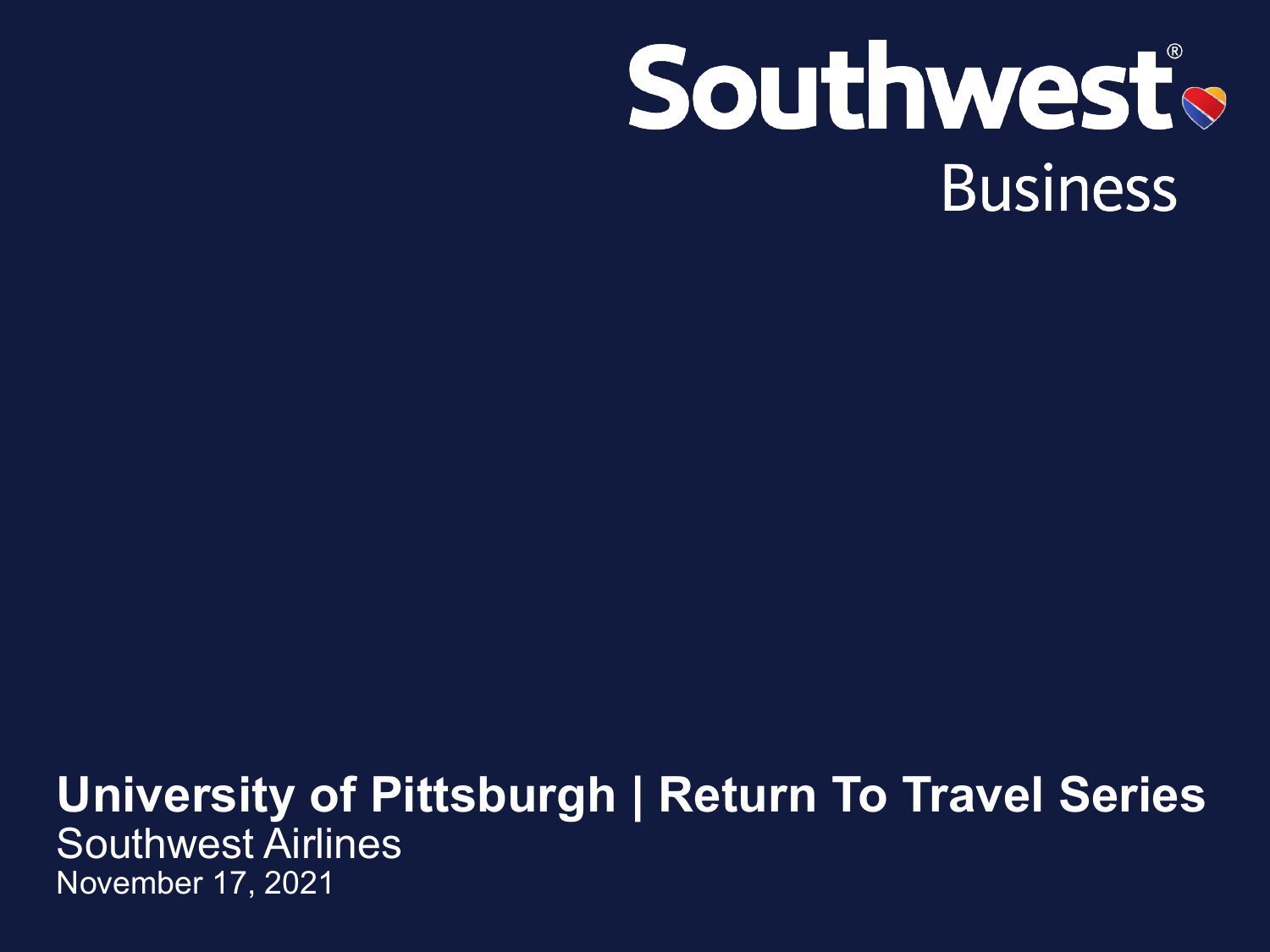### **Agenda**



# **This Southwest Airlines Overview & Updates**<br>Bringing Southwest Airlines value and trust to our Travelers

#### **The Southwest Promise**

Hospitality, reliability, and your well-being from check-in to deplaning

### **Sustainability**

Southwest Airlines' commitment to our Planet and how you can get involved

**Pittsburgh Operations**  Southwest Airlines network and airline overview

**5** University of Pittsburgh & Southwest Airlines Partnership<br> **Example 20** Benefits. Partnership. and Unused Funds Benefits, Partnership, and Unused Funds

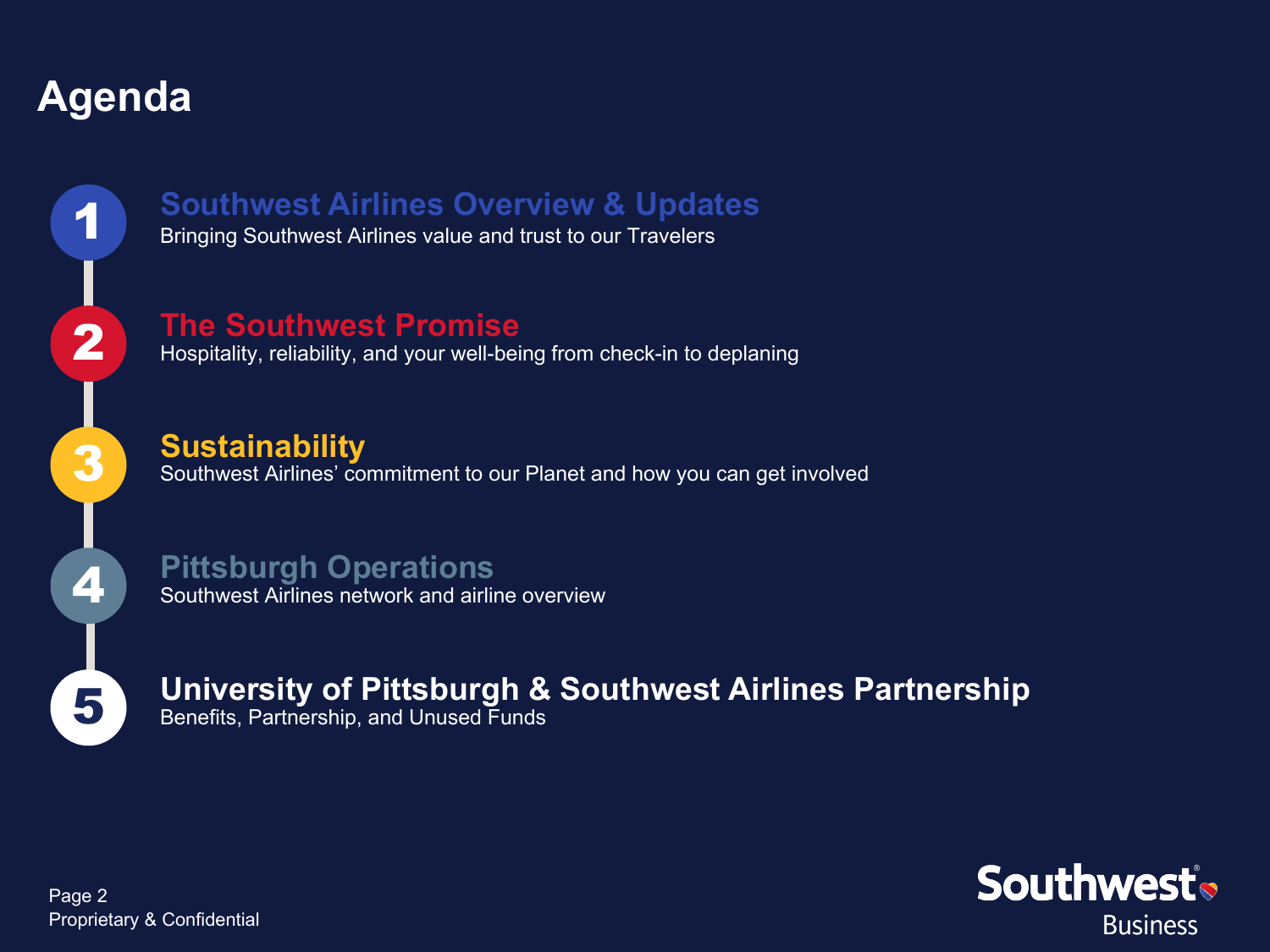# **Southwest Airlines: Who We Are**



Southwest first began operating in 1971, and we celebrated our 50<sup>th</sup> Anniversary on June 18th

50 years. **One Heart.**  Choose your seat on a Boeing (never a regional jet)



Largest US domestic carrier, serving over 120 destinations







**Southwest Airlines®** world-class Hospitality





Proprietary & Confidential Page 3

 $^{\text{1}}$ Weight and size restrictions apply.  $^{\text{2}}$ Difference in fare may apply.  $^{\text{3}}$ Ranking was based on operational performance (on-time arrivals, complaints, long delays, and flight cancellations)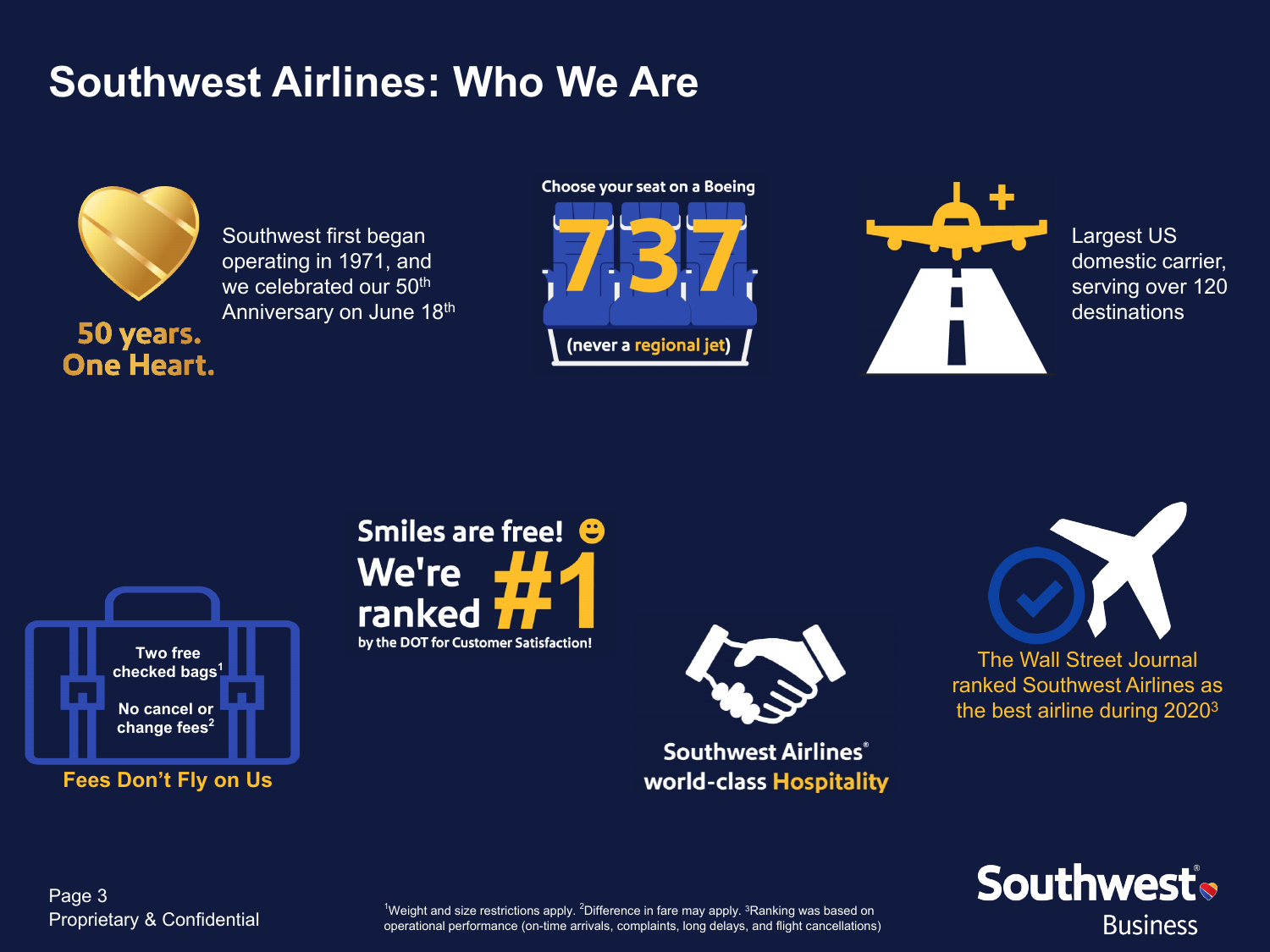### **Our Growing Network**

Southwest serves over 120 destination, and announced service to 18 NEW destination since March 2020

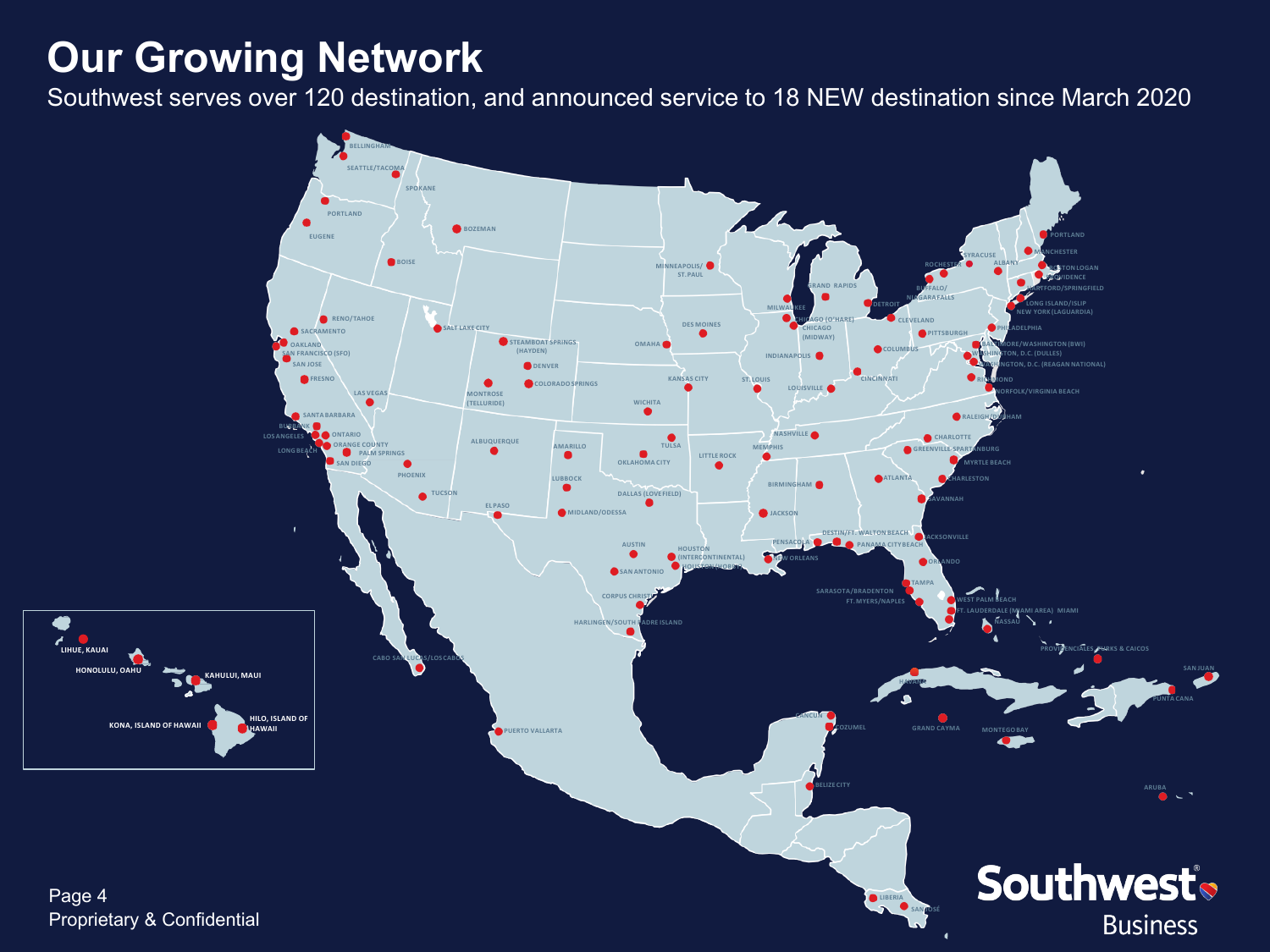# **What year did Southwest Airlines Triviafirst start operating out of PIT?**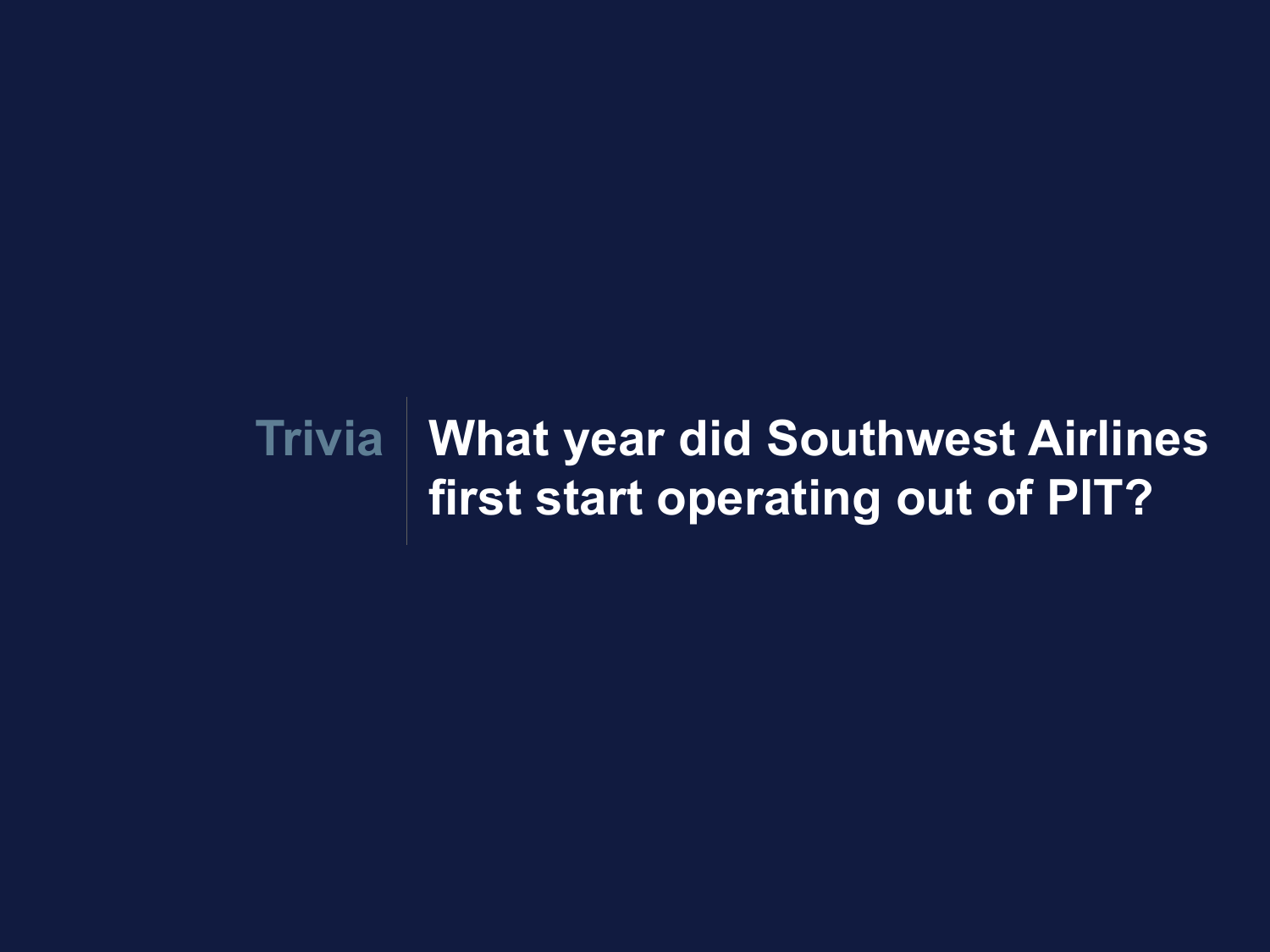# **Southwest Promise D** A Multi-Layered Approach to Protecting Public Health

**A** Prior to check-in, Customers must indicate their fitness to fly via a Health Declaration





Broad-spectrum disinfectant applied on common touchpoints between each flight







Employees of Southwest must be fully vaccinated<sup>1</sup> by Dec. 8, 2021





Manual cleaning of airport service counters and kiosks twice daily, electrostatic disinfectant spraying weekly, and Plexiglass at ticket, gate, and baggage service counters



Airport signage and floor markings to encourage physical distancing



HEPA air filters (kills 99.97% of airborn particles) – similar technology found in hospitals

Proprietary & Confidential Page 6

<sup>1</sup>Or approved for a religious, medical, or disability accommodation. Full details can be found by visiting [Southwest.com/promise](https://www.southwest.com/airline-cleanliness-social-distance/?clk=CVLP_FAQ)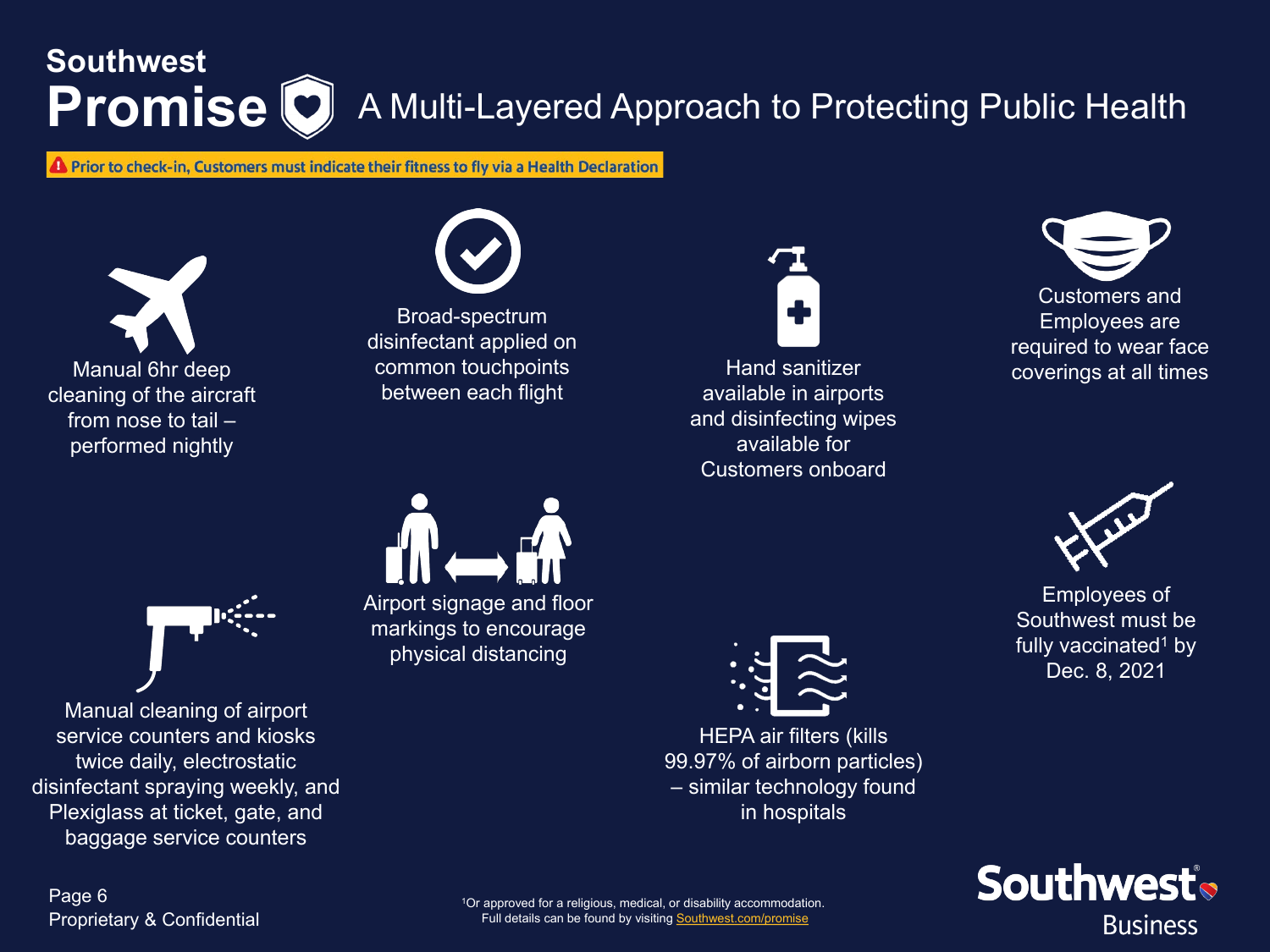# **What is the name of Pittsburgh TriviaAirport's cleanliness program?**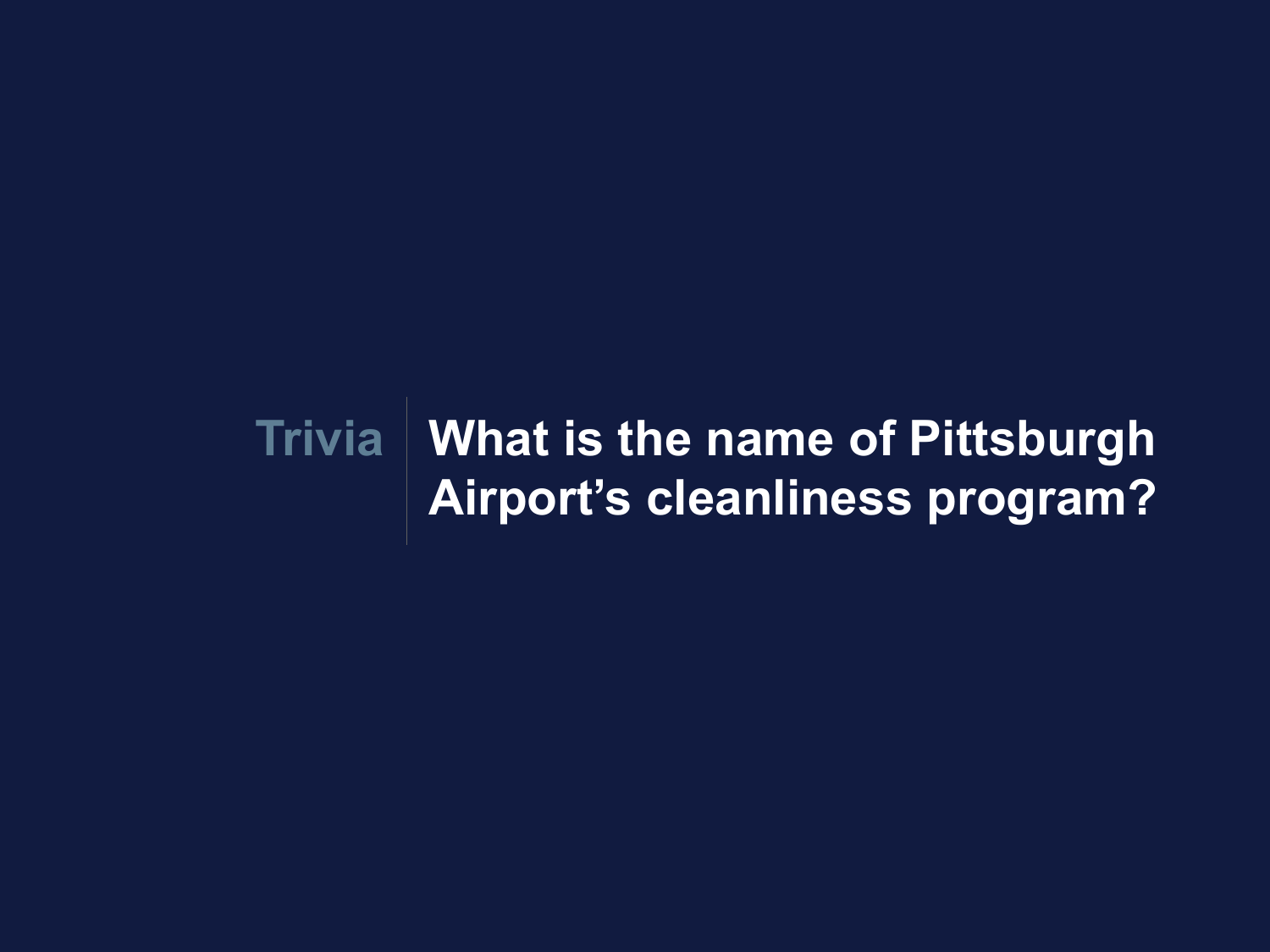### **We're committed to sustainability**

We know that protecting our planet must be a priority and that's why we are actively working with our Airlines for America partners

#### **Check out our GHG emission goals:**

Actively working towards **carbon-neutral** for our Scope 1 and 2 emission by 2050. We're also working to reduce our carbon emissions by at least 20% by 2030.

**Reducing CO<sub>2</sub> emission intensity with plans** to increase the number of more fuel-efficient aircraft. For example, the Boeing 737 MAX 8, which are 14% more fuel efficient than the Boeing 737-800.

**Supporting the development of Sustainable Aviation Fuel** (SAF) with these partners: The U.S. Department of Energy's National Renewable Energy Laboratory, Marathon Petroleum Corporation, and Phillips 66. Our goal is to replace 10% of our total jet fuel with SAF by 2030.

#### **Our current efficiencies:**



15-year Velocys Renewables agreement, that will give us 219 million gallons of sustainable aviation fuel (SAF), and once blended with conventional jet fuel, the SAF could produce the equivalent of 575 million gallons of net-zero fuel



 $\mathbf{O}$ 

With 720 nonstop city pairs as of Dec. 31, 2019, we're helping our Customers get to their destination without the additional greenhouse gas emissions from additional take-offs.

More than 1,400 electric Ground Support Equipment (GSE) vehicles saving fuel and Scope 1 GHG emissions in the operation.



2019 industry-leading fuel efficiency<sup>1</sup> and fleet order book that will yield additional fuel efficiency improvements.



Our two newest headquarters campus buildings are LEED certified.

<sup>1</sup>Among top four marketing carriers in the U.S., measured in available seat miles per gallon as reported in 10-K filings for period ending 12/31/2019.

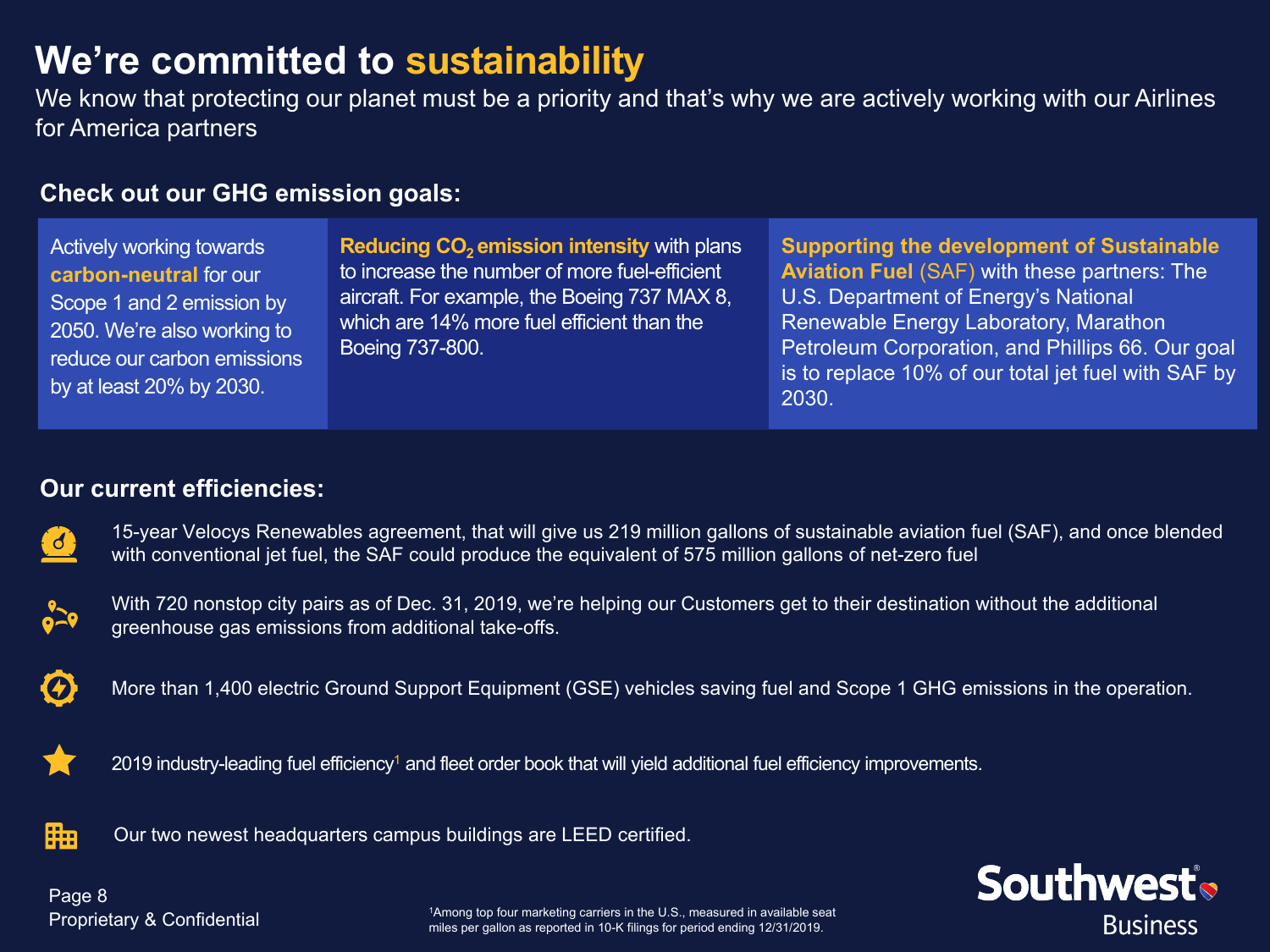### **Wanna offset carbon?**

Now you can every time you fly with us. For every dollar you spend to help Southwest offset its carbon emissions, we'll not only match your contribution, but also give you Rapid Rewards® bonus points.

#### **Offset.**

Add your flight details to our calculator to estimate how much carbon dioxide is emitted from your trip, then you can contribute to help offset Southwest's carbon emissions.

**Earn.** 

You'll earn ten (10) Rapid Rewards<sup>®</sup> bonus points for every one U.S. dollar (\$1) contributed toward the purchase of offsets for Southwest. Up to a maximum of 500 Rapid Rewards bonus points per month. Not a member? Sign up for free.

#### **Match.**

Because we're the airline with Heart, for every dollar you contribute, we will contribute a dollar to the purchase of additional offsets for Southwest to support global projects.

### **Your contribution makes a difference.**

Every time you show our planet love by contributing, you'll be supporting global projects like the Guatemalan Conservation Coast, the Los Santos Wind Power in Costa Rica, and the Kootznoowoo Improved Forest Management Project in Alaska.

Learn more at Southwest.com/wannaoffsetcarbon

Southwest® **Business** 

Proprietary & Confidential Page 9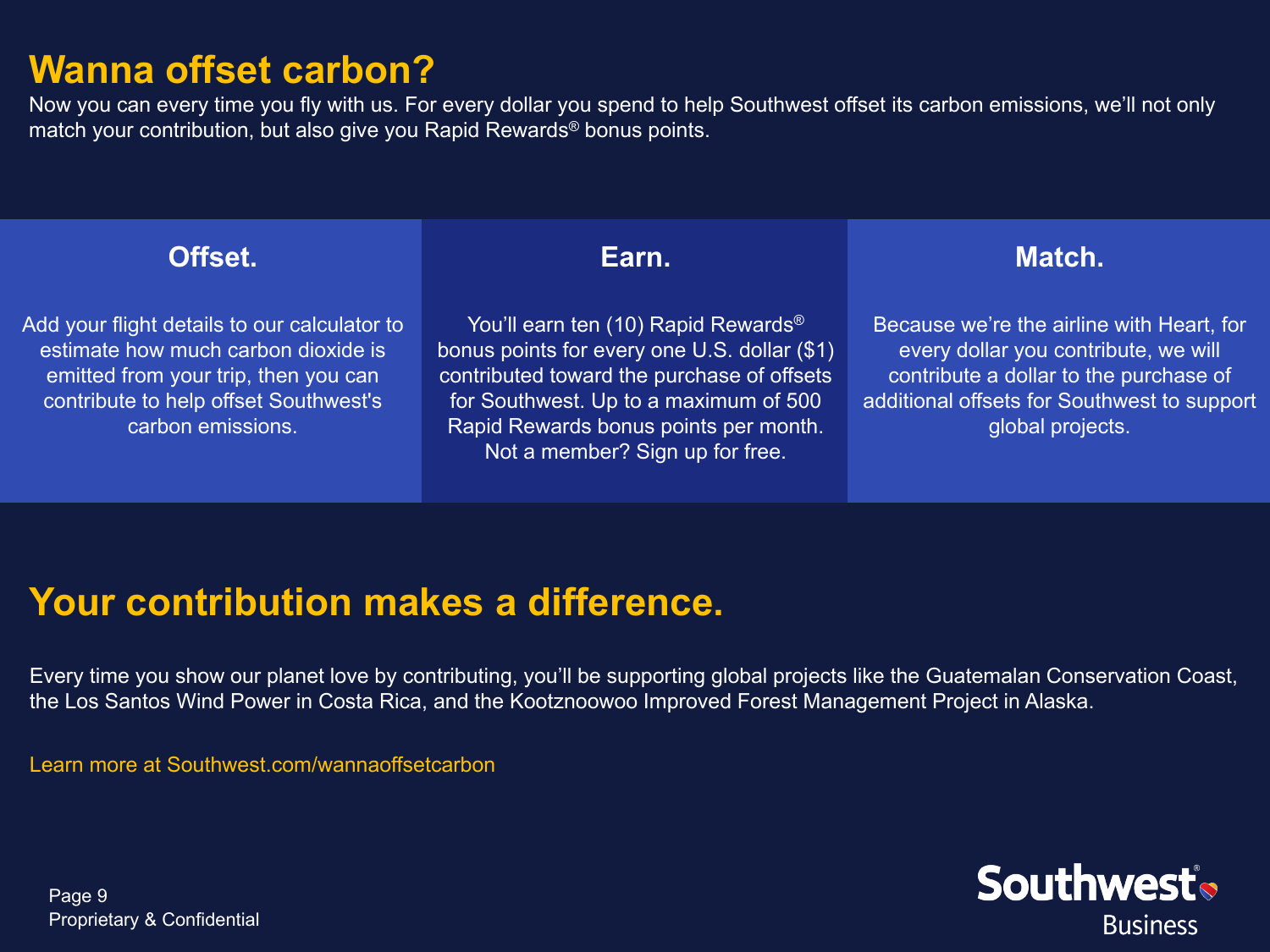## **Delivering Value through Low Fares**

Based on 2019 and 2021 DOT data, Southwest offered the least expensive average fare and more flights per day out of PIT than any other airline. Average fare does not include any bag or ticket fees that other airlines may charge.

| 2021 |          |                |  |  |
|------|----------|----------------|--|--|
|      | Avg Fare | # Destinations |  |  |
| WN   | \$143    | 18             |  |  |
| OA   | \$212    | 9              |  |  |
| OA   | \$196    | 6              |  |  |
| OA   | \$224    | 5              |  |  |



| 2019       |       |       |           |           |
|------------|-------|-------|-----------|-----------|
| PIT        | OA    | OA    | <b>OA</b> | <b>WN</b> |
| MCO        | \$155 | \$161 | \$143     | \$124     |
| <b>MDW</b> | \$170 | \$167 | N/A       | \$133     |
| ORD        | \$170 | \$195 | \$170     | N/A       |
| <b>BWI</b> | \$122 | \$119 | \$120     | \$85      |
| <b>DEN</b> | \$199 | \$207 | \$212     | \$153     |
| <b>ATL</b> | \$202 | \$171 | \$156     | \$114     |

| 2021           |       |       |       |            |  |
|----------------|-------|-------|-------|------------|--|
| PIT            | OA    | ЮA    | OA    | <b>WN</b>  |  |
| MCO            | \$127 | \$135 | \$143 | \$99       |  |
| <b>MDW</b>     | N/A   | \$162 | N/A   | \$87       |  |
| ORD            | \$101 | \$167 | N/A   | \$133      |  |
| <b>BWI</b>     | \$137 | \$165 | \$215 | \$92       |  |
| <b>DEN</b>     | \$152 | \$180 | \$193 | \$127      |  |
| <b>ATL</b>     | \$143 | \$150 | \$150 | \$100      |  |
| kets. Avg Fare |       |       |       | $\bigcirc$ |  |

Proprietary & Confidential Page 10

Top 5 Pitt Mar

**Business**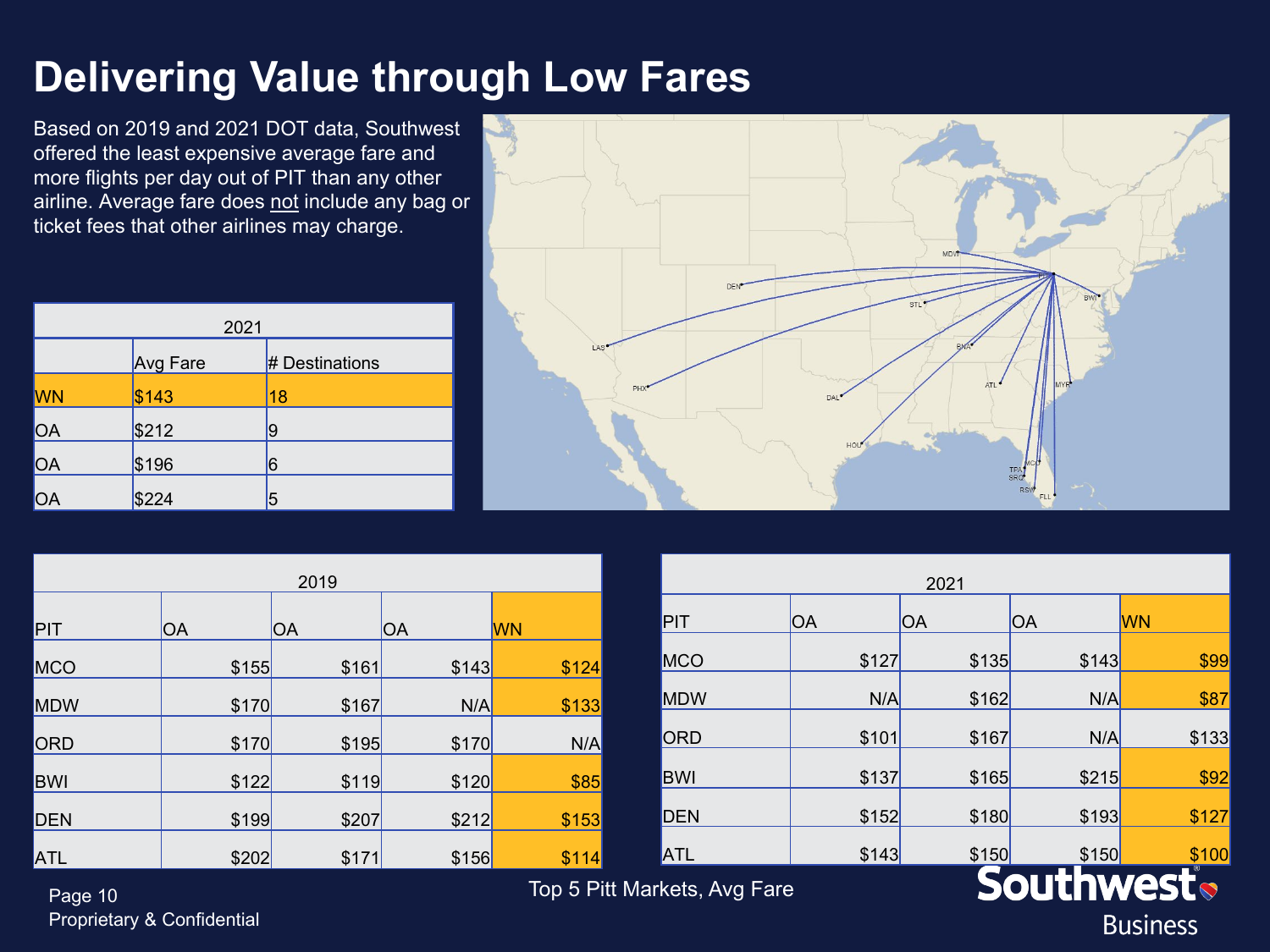**How much did Pittsburgh save in Triviacost avoidance & discount savings in 2019?**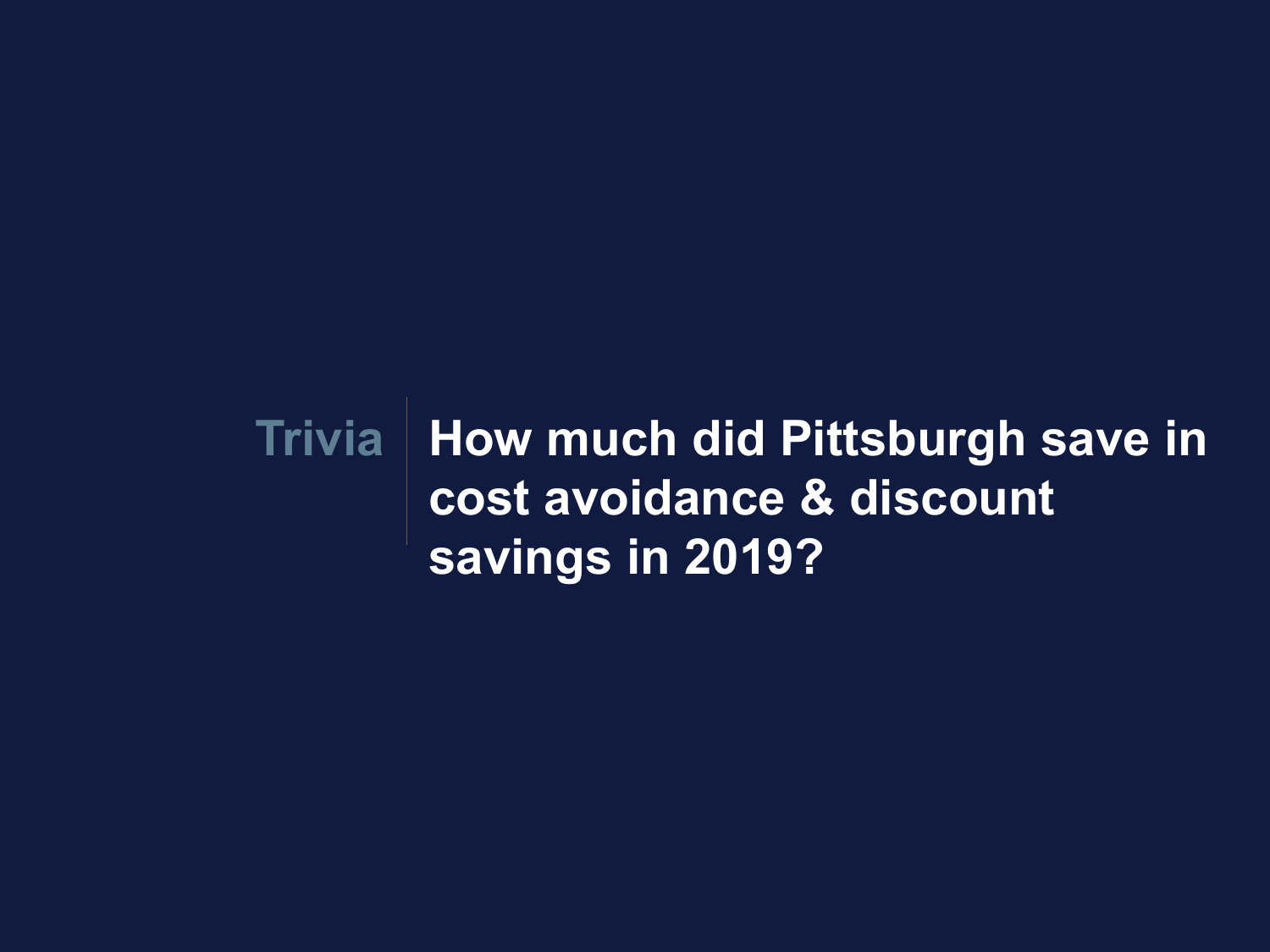# **Southwest Airlines & University of Pittsburgh Partnership**

#### **Negotiated Discounts**

- Business Select, Anytime, and *select* Wanna Get Away fares eligible
- Discounts only available by booking online through Concur or by contacting Anthony Travel for agent assistance

| <b>ORIG</b> | DEST       | <b>BUS</b> | ANY | 0AP   | $1$ AP | 3AP | 7 AP |
|-------------|------------|------------|-----|-------|--------|-----|------|
| <b>ALL</b>  | <b>ALL</b> | $8\%$      | 6%  | $3\%$ | 3%     | 3%  | 3%   |

#### **2019 Discount and Fee Avoidance Savings**

In 2019, University of Pittsburgh saved **\$128,487** from upfront discount savings & fee avoidance1 through the Pittsburgh managed travel program

#### **50% Bonus Rapid Rewards Points**

From January 1, 2022 – March 31, 2022, you can receive 50% bonus Rapid Rewards® points on all flights purchased through Concur or directly with an Anthony Travel Agent

### **Travel Funds Management**

- Never a fee to re-use your funds
- Unused funds that expired or were created between 3/1/2020 9/7/2020 have been extended to 9/7/2022. Over \$56k of Pittsburgh travelers' unused funds have been extended
- Over \$171k of University of Pittsburgh unused funds were converted to a UATP card for future use
- Contact your Travel Team or an Anthony Travel Agent for additional assistance



<sup>1</sup>Fee avoidance is found by multiplying the number of transaction by the average industry fee of \$30 per checked bag, \$200 per change, and \$200 per cancellation